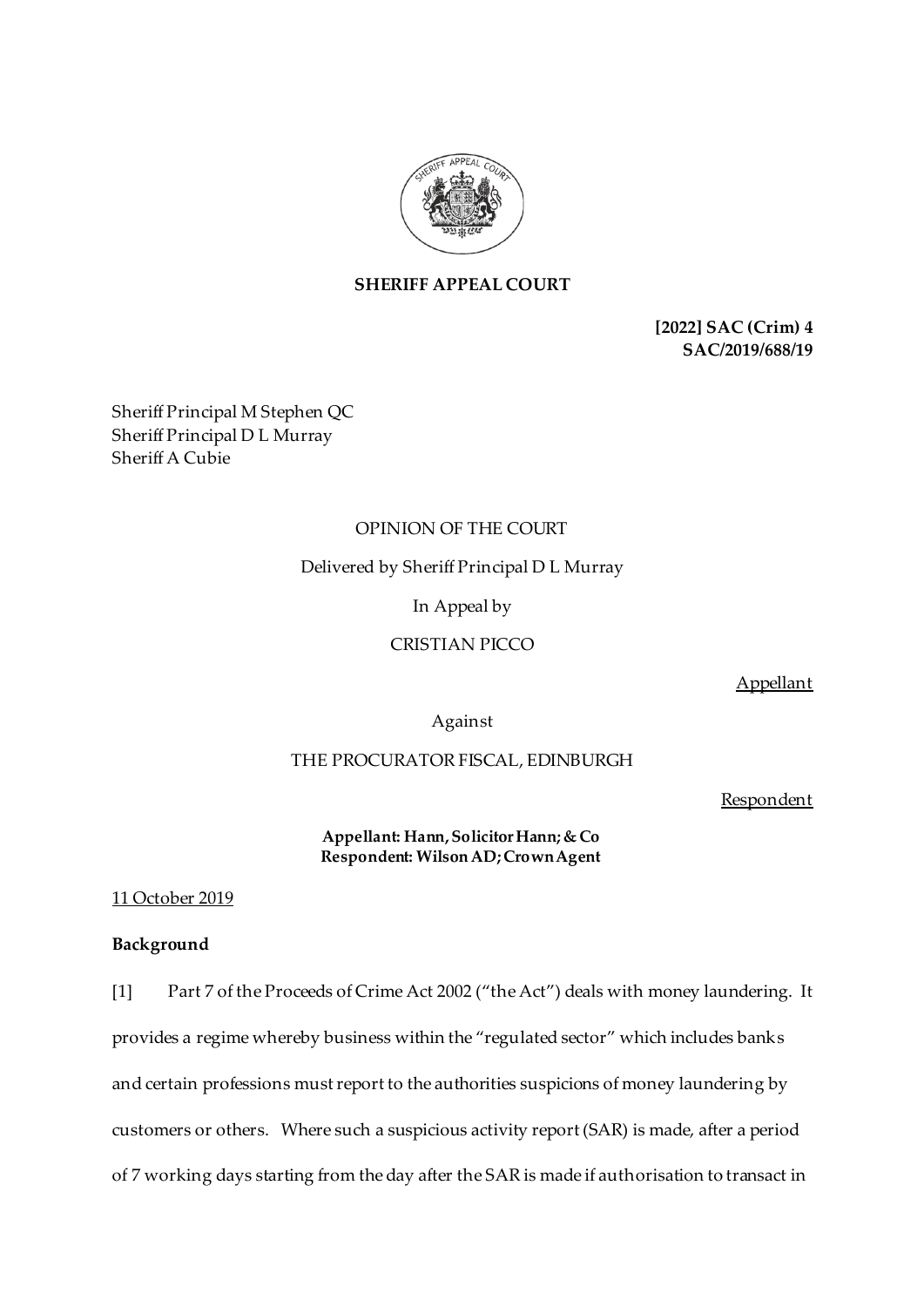relation to the property is refused then a moratorium period of 31 days applies to allow the authorities to undertake further enquiry. The Criminal Finances Act 2017 amended the Act *inter alia* inserting new sections 336A and 336 B which provide for the moratorium period to be further extended on application to the court. This appeal challenges the decision of the sheriff, on 22 May 2019, to extend the moratorium period and to do so at a hearing at which the appellant was not present or represented. The marking of this appeal has the effect of extending the moratorium period for 31 days starting with the day after the end of the extension period granted by the sheriff in terms of section 336A (see 336C(3), (4)and (5)). On 21 July the respondent made a further application to the sheriff at Edinburgh in terms of section 336(A). The sheriff granted another 31 day extension to the moratorium period. The appellant does not challenge that decision and is content to focus his argument on the original decision of 22 May being fundamentally flawed.

[2] The note of appeal also challenged the competency of the application to extend the moratorium on the basis that it was out of time. The appellant however accepted that given the explanation provided by the Crown in their note of argument, that as the official of the TSB Bank plc who had made the SAR was based in Birmingham, 22 April 2019 was a relevant bank holiday. Accordingly the notice period in terms of Section 335(5) expired at midnight on 23 April 2019 being 7 working days after 11 April 2019, being the day after the SAR was made by the bank official. The petition for extension of the moratorium period was therefore lodged timeously. Accordingly he no longer insisted on the competency argument set out in the note of appeal

[3] We were told that the appellant is a chef and was a part-owner of a property in Italy. This property was sold and  $£181,000$  (approximately £170,000) was transferred to an account in his name with the TSB Bank plc in the UK on or about March 2019. The appellant's bank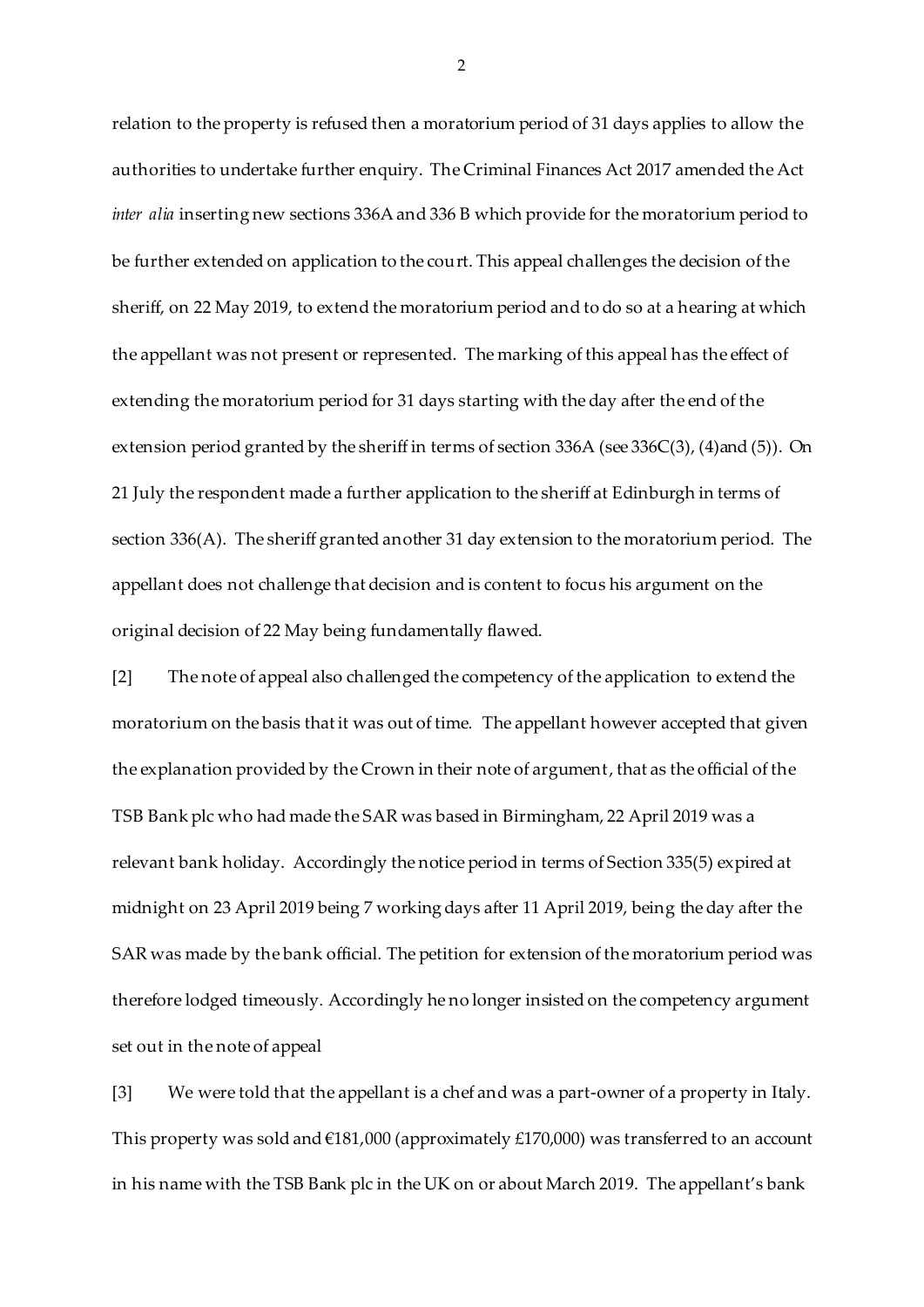account was frozen on 2 April 2019 and he was asked by the bank for information on the source of funds which he provided. The account of the appellant was unfrozen on 8 April and then frozen again on 9 April. The bank made a disclosure and request for consent to the National Crime Agency on 10 April 2019. On 23 April 2019 officers of the National Crime Agency refused consent in terms of Section 335 of Act. As a consequence of this refusal a 31 day moratorium period commenced in terms of Section 335(6) of the Act. This period expired on 23 May 2019.

[4] We were also informed that the appellant's partner and children lived outside Edinburgh and he had been adversely affected by the breakdown of his relationship in 2018. He had intended using the funds from Italy to purchase a home close to his children. However during the period between March and the freezing of the account at the beginning of April he had abused alcohol and spent more than £100,000. Only £62,000 remained in the frozen bank account.

[5] On 17 May the appellant and his agents learned from Police Scotland that the Crown were intending to present an application in terms of section 336A of the Act to extend the moratorium period. The Detective Constable who contacted the appellant's agents declined to give any indication of what was under investigation. On the same day the agents wrote to Edinburgh Sheriff Court and to the Crown to advise of their interest and to seek the opportunity to make representations in opposition to any petition to extend the moratorium period. On 22 May Police Scotland telephoned the appellant's agents and advised that a petition would be presented to Edinburgh Sheriff Court that day after 2 pm. The appellant's agent then spoke with the procurator fiscal depute who was dealing with the case and was advised that the Crown were seeking to have the court exclude the appellant and his agents from the hearing of the application. The appellant was not provided with a copy of the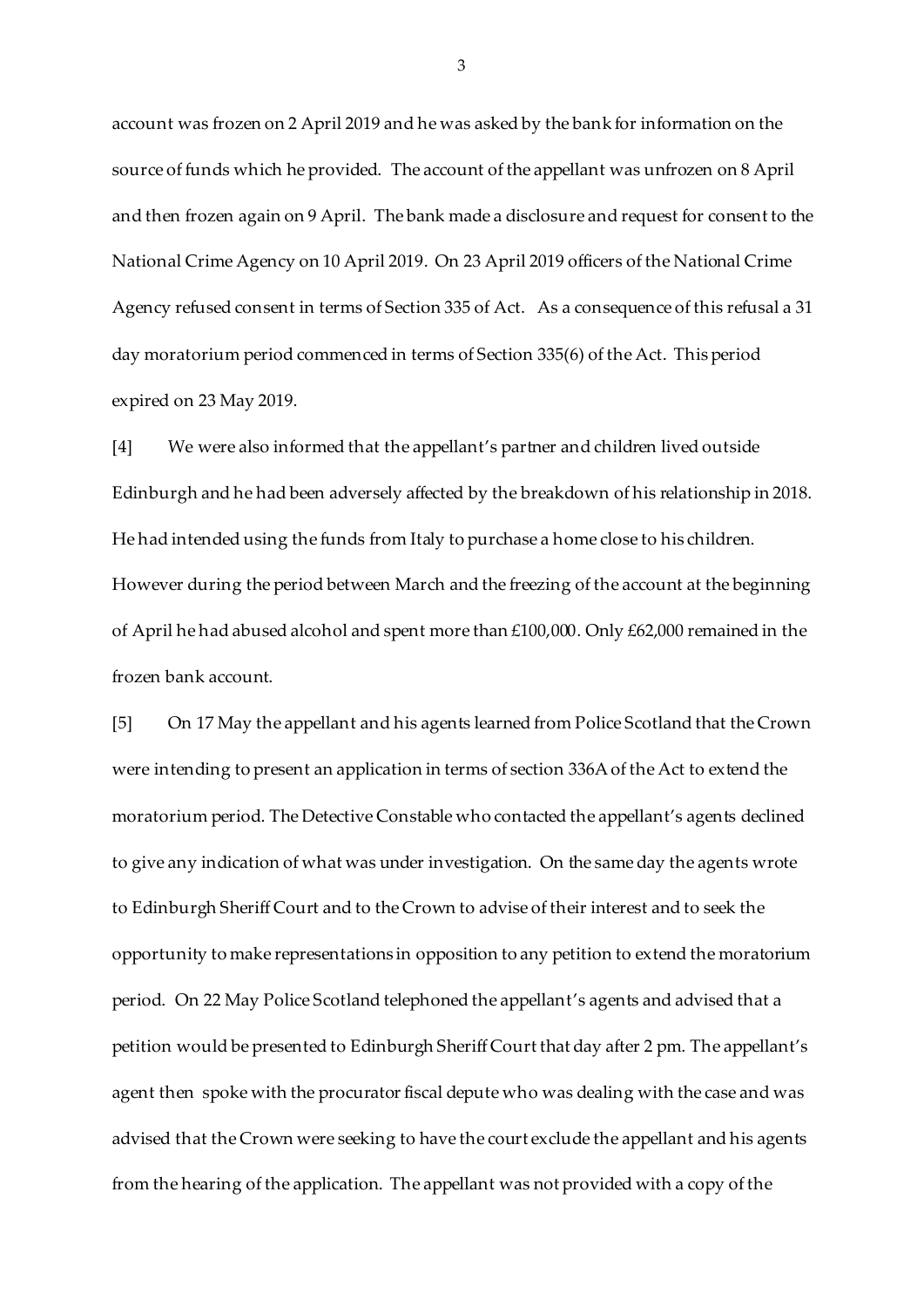petition. The appellant's agents made representation to the procurator fiscal depute in the

course of the telephone conversation and were invited to put these in writing. They

submitted these by email on 22 May a copy of which was produced to the sheriff and to this

court.

[6] The applicable provisions of the Act are:

# **"335 Appropriate consent**

(1) The apropriate consent is  $-$ 

(a) the consent of a nominated officer to do a prohibited act if an authorised disclosure is made to the nominated officer;

(b) the consent of a constable to do a prohibited act if an authorised disclosure is made to a constable;

(c) the consent of a customs officer to do a prohibited act if an authorised disclosure is made to a customs officer.

(2) A person must be treated as having the appropriate consent if—

(a) he makes an authorised disclosure to a constable or a customs officer, and

(b) the condition in subsection (3) or the condition in subsection (4) is satisfied.

(3) The condition is that before the end of the notice period he does not receive notice from a constable or customs officer that consent to the doing of the act is refused.

(4) The condition is that—

(a) before the end of the notice period he receives notice from a constable or customs officer that consent to the doing of the act is refused, and

(b) the moratorium period has expired.

(5) The notice period is the period of seven working days starting with the first working day after the person makes the disclosure.

(6) The moratorium period is the period of 31 days starting with the day on which the person receives notice that consent to the doing of the act is refused.  $(6A)$  Subsection  $(6)$  is subject to  $-$ 

(a[\) section 336A](https://login.westlaw.co.uk/maf/wluk/app/document?src=doc&linktype=ref&context=38&crumb-action=replace&docguid=I5C9603E0AFDC11E696A9FD2A9E5DC4E7), which enables the moratorium period to be extended by court order in accordance with that section, and

(b[\) section 336C](https://login.westlaw.co.uk/maf/wluk/app/document?src=doc&linktype=ref&context=38&crumb-action=replace&docguid=I51E95190AFDC11E696A9FD2A9E5DC4E7), which provides for an automatic extension of the moratorium period in certain cases (period extended if it would otherwise end before determination of application or appeal proceedings etc).

(7) A working day is a day other than a Saturday, a Sunday, Christmas Day, Good Friday or a day which is a bank holiday under th[e Banking and Financial](https://login.westlaw.co.uk/maf/wluk/app/document?src=doc&linktype=ref&context=38&crumb-action=replace&docguid=I605FF2A1E42311DAA7CF8F68F6EE57AB)  [Dealings Act 1971 \(c. 80\)](https://login.westlaw.co.uk/maf/wluk/app/document?src=doc&linktype=ref&context=38&crumb-action=replace&docguid=I605FF2A1E42311DAA7CF8F68F6EE57AB) in the part of the United Kingdom in which the person is when he makes the disclosure.

(8) References to a prohibited act are to an act mentioned i[n section 327\(1\)](https://login.westlaw.co.uk/maf/wluk/app/document?src=doc&linktype=ref&context=38&crumb-action=replace&docguid=I34A8A650E45211DA8D70A0E70A78ED65) , [328\(1\)](https://login.westlaw.co.uk/maf/wluk/app/document?src=doc&linktype=ref&context=38&crumb-action=replace&docguid=I34A9B7C0E45211DA8D70A0E70A78ED65) o[r 329\(1\)](https://login.westlaw.co.uk/maf/wluk/app/document?src=doc&linktype=ref&context=38&crumb-action=replace&docguid=I34AA5400E45211DA8D70A0E70A78ED65) (as the case may be).

(9) A nominated officer is a person nominated to receive disclosures under [section 338.](https://login.westlaw.co.uk/maf/wluk/app/document?src=doc&linktype=ref&context=38&crumb-action=replace&docguid=I34B68900E45211DA8D70A0E70A78ED65)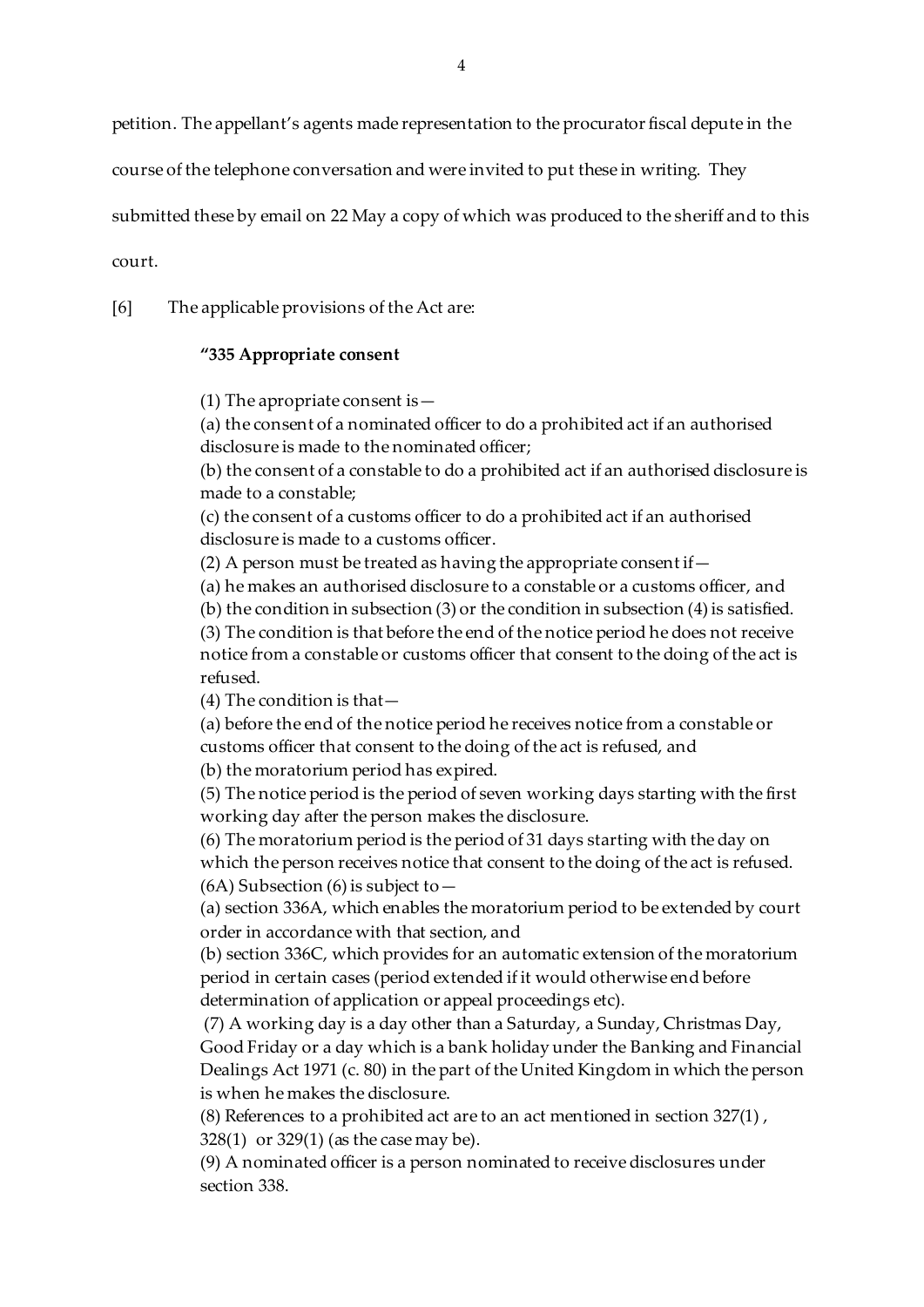(10) Subsections (1) to (4) apply for the purposes of this Part.

## **336 Nominated officer: consent**

(1) A nominated officer must not give the appropriate consent to the doing of a prohibited act unless the condition in subsection (2), the condition in subsection (3) or the condition in subsection (4) is satisfied.

(2) The condition is that—

(a) he makes a disclosure that property is criminal property to a person authorised for the purposes of this Part by the Director General of the National Crime Agency, and

(b) such a person gives consent to the doing of the act.

(3) The condition is that—

(a) he makes a disclosure that property is criminal property to a person authorised for the purposes of this Part by the Director General of the National Crime Agency, and

(b) before the end of the notice period he does not receive notice from such a person that consent to the doing of the act is refused.

(4) The condition is that—

(a) he makes a disclosure that property is criminal property to a person authorised for the purposes of this Part by the Director General of the National Crime Agency,

(b) before the end of the notice period he receives notice from such a person that consent to the doing of the act is refused, and

(c) the moratorium period has expired.

(5) A person who is a nominated officer commits an offence if—

(a) he gives consent to a prohibited act in circumstances where none of the conditions in subsections (2), (3) and (4) is satisfied, and

(b) he knows or suspects that the act is a prohibited act.

(6) A person guilty of such an offence is liable—

(a) on summary conviction, to imprisonment for a term not exceeding six

months or to a fine not exceeding the statutory maximum or to both, or

(b) on conviction on indictment, to imprisonment for a term not exceeding five years or to a fine or to both.

(7) The notice period is the period of seven working days starting with the first working day after the nominated officer makes the disclosure.

(8) The moratorium period is the period of 31 days starting with the day on which the nominated officer is given notice that consent to the doing of the act is refused.

(8A) Subsection (8) is subject to  $-$ 

(a[\) section 336A](https://login.westlaw.co.uk/maf/wluk/app/document?src=doc&linktype=ref&context=35&crumb-action=replace&docguid=I5C9603E0AFDC11E696A9FD2A9E5DC4E7), which enables the moratorium period to be extended by court order in accordance with that section, and

(b[\) section 336C](https://login.westlaw.co.uk/maf/wluk/app/document?src=doc&linktype=ref&context=35&crumb-action=replace&docguid=I51E95190AFDC11E696A9FD2A9E5DC4E7), which provides for an automatic extension of the moratorium period in certain cases (period extended if it would otherwise end before determination of application or appeal proceedings etc).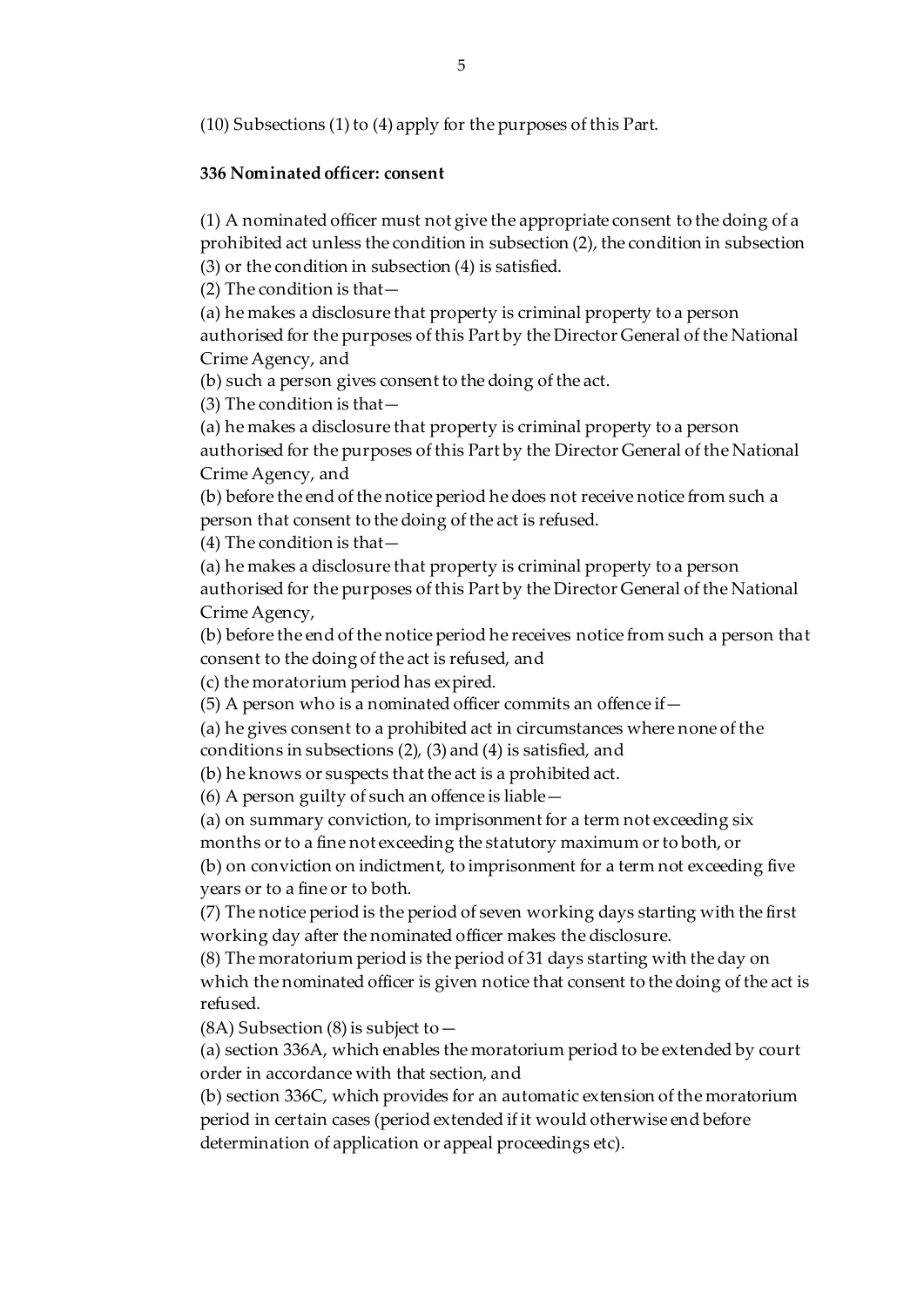(9) A working day is a day other than a Saturday, a Sunday, Christmas Day, Good Friday or a day which is a bank holiday under th[e Banking and Financial](https://login.westlaw.co.uk/maf/wluk/app/document?src=doc&linktype=ref&context=35&crumb-action=replace&docguid=I605FF2A1E42311DAA7CF8F68F6EE57AB)  [Dealings Act 1971 \(c. 80\)](https://login.westlaw.co.uk/maf/wluk/app/document?src=doc&linktype=ref&context=35&crumb-action=replace&docguid=I605FF2A1E42311DAA7CF8F68F6EE57AB) in the part of the United Kingdom in which the nominated officer is when he gives the appropriate consent.

(10) References to a prohibited act are to an act mentioned i[n section 327\(1\)](https://login.westlaw.co.uk/maf/wluk/app/document?src=doc&linktype=ref&context=35&crumb-action=replace&docguid=I34A8A650E45211DA8D70A0E70A78ED65) , [328\(1\)](https://login.westlaw.co.uk/maf/wluk/app/document?src=doc&linktype=ref&context=35&crumb-action=replace&docguid=I34A9B7C0E45211DA8D70A0E70A78ED65) o[r 329\(1\)](https://login.westlaw.co.uk/maf/wluk/app/document?src=doc&linktype=ref&context=35&crumb-action=replace&docguid=I34AA5400E45211DA8D70A0E70A78ED65) (as the case may be).

(11) A nominated officer is a person nominated to receive disclosures under [section 338.](https://login.westlaw.co.uk/maf/wluk/app/document?src=doc&linktype=ref&context=35&crumb-action=replace&docguid=I34B68900E45211DA8D70A0E70A78ED65)

## **336A Power of court to extend the moratorium period**

(1) The court may, on an application under this section, grant an extension of a moratorium period if satisfied that—

(a) an investigation is being carried out in relation to a relevant disclosure (but has not been completed),

(b) the investigation is being conducted diligently and expeditiously,

(c) further time is needed for conducting the investigation, and

(d) it is reasonable in all the circumstances for the moratorium period to be extended.

(2) An application under this section may be made only by a senior officer. (3) The application must be made before the moratorium period would

otherwise end.

(4) An extension of a moratorium period must end no later than 31 days beginning with the day after the day on which the period would otherwise end. (5) Where a moratorium period is extended by the court under this section, it may be further extended by the court (on one or more occasions) on the making of another application.

(6) A moratorium period extended in accordance wit[h subsection \(2\)](https://login.westlaw.co.uk/maf/wluk/app/document?src=doc&linktype=ref&context=28&crumb-action=replace&docguid=I51E95190AFDC11E696A9FD2A9E5DC4E7) o[r \(4\) of](https://login.westlaw.co.uk/maf/wluk/app/document?src=doc&linktype=ref&context=28&crumb-action=replace&docguid=I51E95190AFDC11E696A9FD2A9E5DC4E7)  [section](https://login.westlaw.co.uk/maf/wluk/app/document?src=doc&linktype=ref&context=28&crumb-action=replace&docguid=I51E95190AFDC11E696A9FD2A9E5DC4E7) 336C may also be further extended by the court on the making of an application under this section.

(7) But the court may not grant a further extension of a moratorium period if the effect would be to extend the period by more than 186 days (in total) beginning with the day after the end of the 31 day period mentioned i[n section 335\(6\)](https://login.westlaw.co.uk/maf/wluk/app/document?src=doc&linktype=ref&context=28&crumb-action=replace&docguid=I0E40E350E44911DA8D70A0E70A78ED65) or (as the case may be) [section 336\(8\)](https://login.westlaw.co.uk/maf/wluk/app/document?src=doc&linktype=ref&context=28&crumb-action=replace&docguid=I0E410A60E44911DA8D70A0E70A78ED65).

(8) Subsections (1) to (4) apply to any further extension of a moratorium period as they apply to the first extension of the period under this section.

(9) An application under this section may be made by an immigration officer only if the officer has reasonable grounds for suspecting that conduct constituting the prohibited act in relation to which the moratorium period in question applies—

(a) relates to the entitlement of one or more persons who are not nationals of the United Kingdom to enter, transit across, or be in, the United Kingdom (including conduct which relates to conditions or other controls on any such entitlement), or

(b) is undertaken for the purposes of, or otherwise in relation to, a relevant nationality enactment.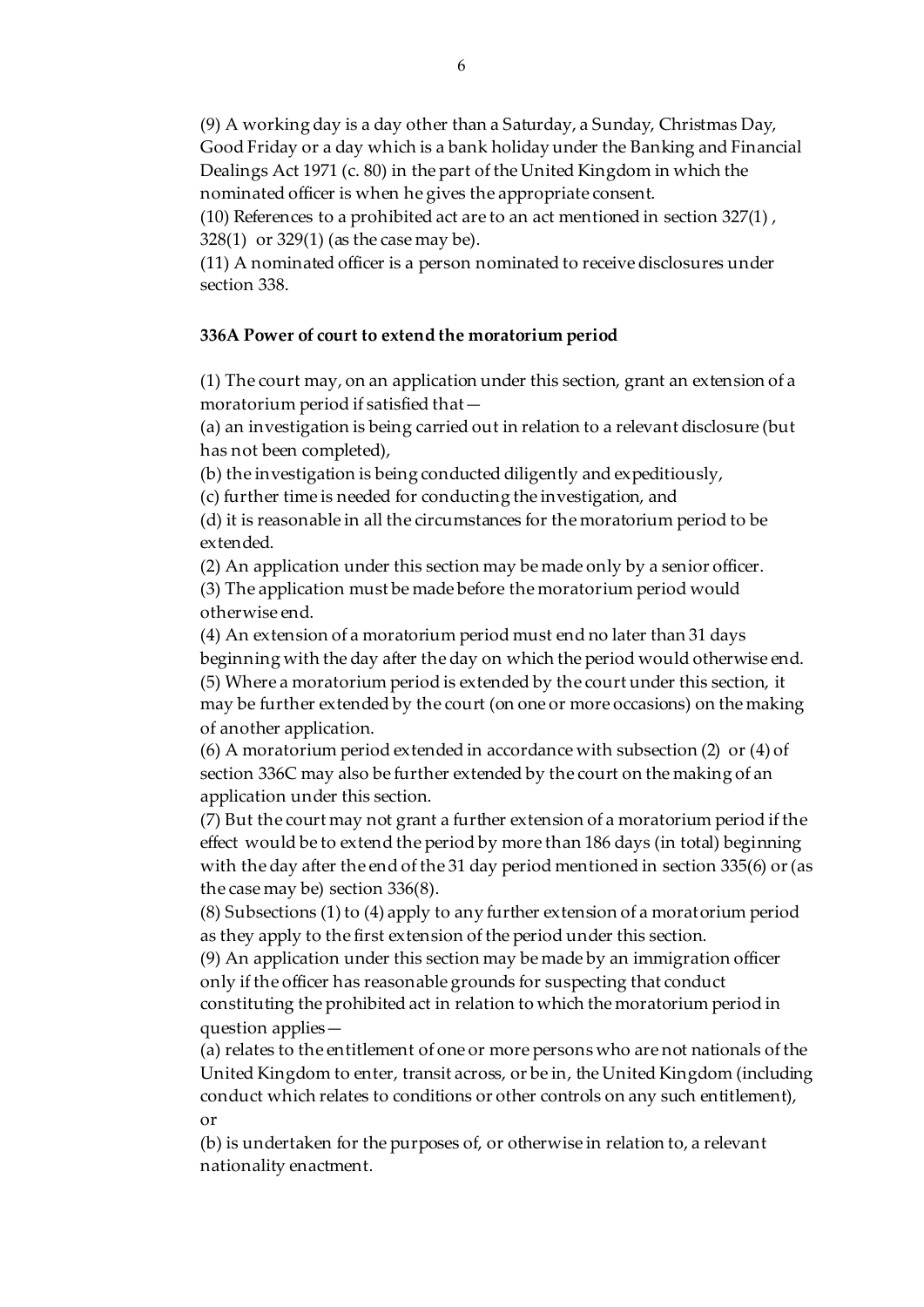(10) In subsection  $(9)$  -

*"prohibited act"* has the meaning given b[y section 335\(8\)](https://login.westlaw.co.uk/maf/wluk/app/document?src=doc&linktype=ref&context=28&crumb-action=replace&docguid=I0E40E350E44911DA8D70A0E70A78ED65) or (as the case may be) [section 336\(10\);](https://login.westlaw.co.uk/maf/wluk/app/document?src=doc&linktype=ref&context=28&crumb-action=replace&docguid=I0E410A60E44911DA8D70A0E70A78ED65)

*"relevant nationality enactment"* means any enactment in—

(a) th[e British Nationality Act 1981](https://login.westlaw.co.uk/maf/wluk/app/document?src=doc&linktype=ref&context=28&crumb-action=replace&docguid=I602C1160E42311DAA7CF8F68F6EE57AB),

(b) th[e Hong Kong Act 1985](https://login.westlaw.co.uk/maf/wluk/app/document?src=doc&linktype=ref&context=28&crumb-action=replace&docguid=I60161860E42311DAA7CF8F68F6EE57AB),

(c) th[e Hong Kong \(War Wives and Widows\) Act 1996](https://login.westlaw.co.uk/maf/wluk/app/document?src=doc&linktype=ref&context=28&crumb-action=replace&docguid=I5FC78331E42311DAA7CF8F68F6EE57AB),

(d) th[e British Nationality \(Hong Kong\) Act 1997](https://login.westlaw.co.uk/maf/wluk/app/document?src=doc&linktype=ref&context=28&crumb-action=replace&docguid=I5FBC1180E42311DAA7CF8F68F6EE57AB),

(e) th[e British Overseas Territories Act 2002](https://login.westlaw.co.uk/maf/wluk/app/document?src=doc&linktype=ref&context=28&crumb-action=replace&docguid=I5F9DDB21E42311DAA7CF8F68F6EE57AB), or

(f) an instrument made under any of those Acts.

### **336B Proceedings under section 336A: supplementary**

(1) This section applies to proceedings on an application unde[r section 336A](https://login.westlaw.co.uk/maf/wluk/app/document?src=doc&linktype=ref&context=21&crumb-action=replace&docguid=I5C9603E0AFDC11E696A9FD2A9E5DC4E7).

(2) The court must determine the proceedings as soon as reasonably practicable.

(3) The court may exclude from any part of the hearing—

(a) an interested person;

(b) anyone representing that person.

(4) The person who made the application may apply to the court for an order that specified information upon which he or she intends to rely be withheld from—

(a) an interested person;

(b) anyone representing that person.

(5) The court may make such an order only if satisfied that there are reasonable

grounds to believe that if the specified information were disclosed—

(a) evidence of an offence would be interfered with or harmed,

(b) the gathering of information about the possible commission of an offence would be interfered with,

(c) a person would be interfered with or physically injured,

(d) the recovery of property under this Act would be hindered, or

(e) national security would be put at risk.

(6) The court must direct that the following be excluded from the hearing of an application under subsection  $(4)$  –

(a) the interested person to whom that application relates;

(b) anyone representing that person.

(7) Subject to this section, rules of court may make provision as to the practice and procedure to be followed in connection with proceedings in relation to applications unde[r section 336A](https://login.westlaw.co.uk/maf/wluk/app/document?src=doc&linktype=ref&context=21&crumb-action=replace&docguid=I5C9603E0AFDC11E696A9FD2A9E5DC4E7).

(8) An appeal lies to the appropriate appeal court on a point of law arising from a decision made by the Crown Court in Northern Ireland or by the sheriff.

(9) The appropriate appeal court may on such an appeal make any order that it considers appropriate (subject to the restriction mentioned i[n section 336A\(7\)](https://login.westlaw.co.uk/maf/wluk/app/document?src=doc&linktype=ref&context=21&crumb-action=replace&docguid=I5C9603E0AFDC11E696A9FD2A9E5DC4E7)). (10) The appropriate appeal court is  $-$ 

(a) in the case of a decision of the Crown Court in Northern Ireland, the Court of Appeal in Northern Ireland;

(b) in the case of a decision of the sheriff, the Sheriff Appeal Court.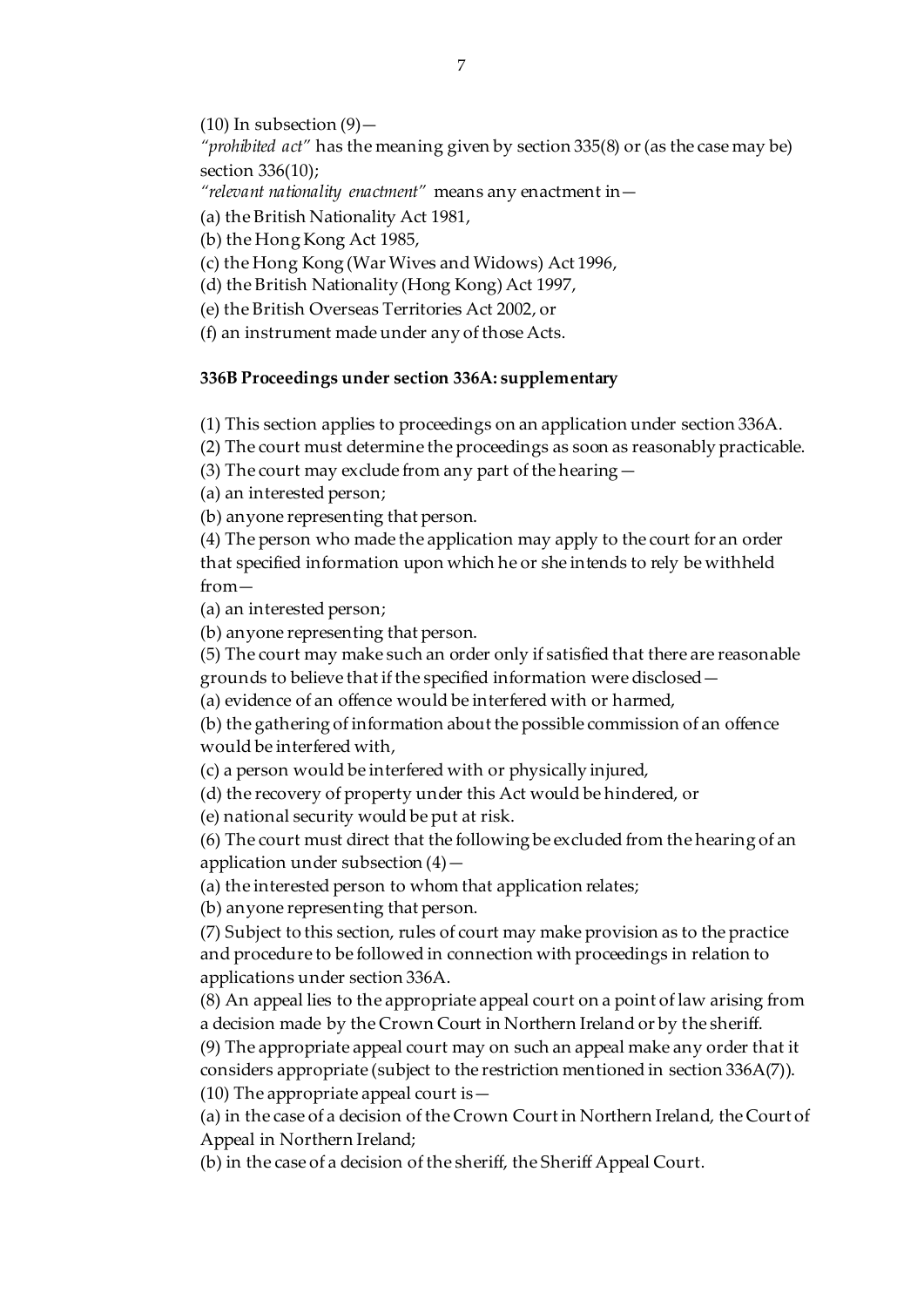(11) For rights of appeal in the case of decisions made by the Crown Court in England and Wales, se[e section 28](https://login.westlaw.co.uk/maf/wluk/app/document?src=doc&linktype=ref&context=21&crumb-action=replace&docguid=I0C51A100E44A11DA8D70A0E70A78ED65) of th[e Senior Courts Act 1981](https://login.westlaw.co.uk/maf/wluk/app/document?src=doc&linktype=ref&context=21&crumb-action=replace&docguid=I6030F360E42311DAA7CF8F68F6EE57AB) (appeals from Crown Court and inferior courts)."

#### **Submissions for the appellant**

[7] The appellant invited the court to recall the interlocutor of 22 May which had excluded him from the hearing and extended the moratorium period. The appellant maintained that the sheriff had erred in not permitting him to be represented at the hearing on 22 May 2019. He submitted that Sections 336B(4), (5) and (6) did not permit a blanket exclusion. The sheriff erred in determining the matter without giving the appellant an opportunity to be heard and in doing so acted contrary to natural justice and in contravention of the appellant's Article 6 and Protocol 1 Convention rights. The sheriff had apparently excluded the appellant from the hearing on the basis of Sections 336B(4), (5) and (6), none of which permitted such a blanket exclusion. Section 336B(4) and (5) only permitted the sheriff to exclude the appellant from the hearing for the purpose of his considering the specified information which the Crown sought to be withheld from the appellant. These subsections did not provide a basis for the appellant to be excluded from the whole hearing before the sheriff, and thereby deny him an opportunity to oppose the petition. Section 336B(6) permitted exclusions to be only whilst any application under Section 336B(4) was determined. The statutory scheme requires any decision to exclude the appellant from proceedings (other than whilst determining a Section 336B(4) application ) to have been made by reference to Section 336B(3). Even if the statutory references in the interlocutor were accepted to be a "scrivener's error" and the sheriff proceeded under Section 336B(3) it was nevertheless incompetent for the sheriff to exclude the applicant on that basis from the entire hearing of the petition, and from making submissions.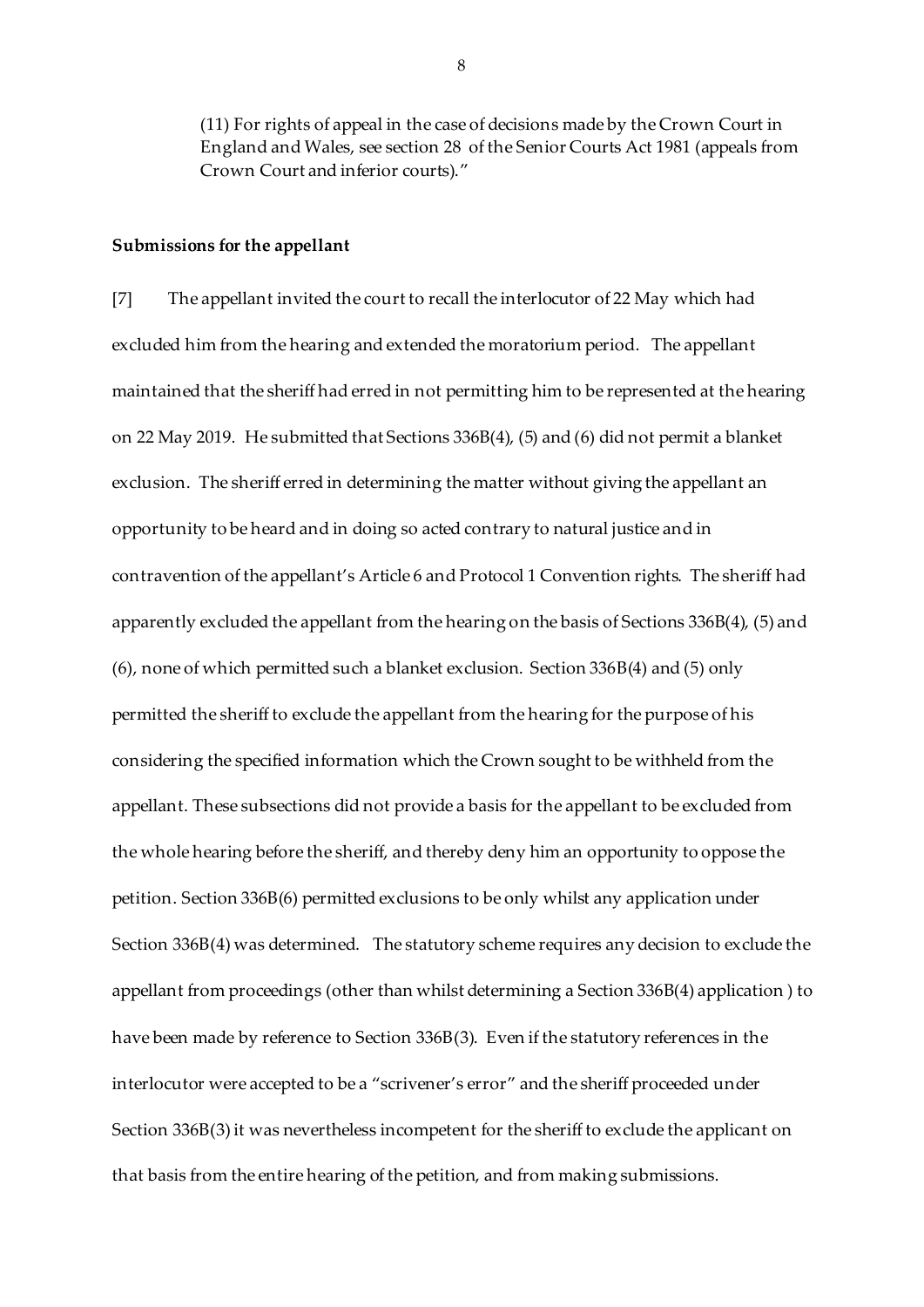[8] The terms of Section 336B(3) only entitled the sheriff to exclude the appellant from part of the hearing rather than the entire hearing. Clear and unambiguous words were required to exclude an interested person from an entire hearing and prevent them from making representations in opposition to a Section 336(A) application. Under reference to Lord Hoffman's *dicta* in *R* v *SSHD ex parte Simms* [2000] 2 AC 115 at 113(d) the intention of Parliament in inserting Section 336B(3) which was not clear and unambiguous in its terms gave rise to a presumption that Parliament did not intend to abrogate a fundamental right such as that to oppose state interference in one's property.

[9] The approach adopted by the Crown in this case to seek exclusion of the appellant and his agent from proceedings was inconsistent with the assurance given to Parliament in the course of the passage of the Bill which became the Criminal Finances Act 2017 and inserted Section 336B into the Act. As the terms of Section 336B were ambiguous the ministerial statement produced (Hansard 17 November 2017) could be considered to clarify the perceived ambiguity (*Pepper* v *Hart* 1993 AC 593 HL). It was further submitted that the impact assessment and Home Office Circular "Power to Extend the Moratorium Period" could also be referred to in order to clarify the ambiguity. These sources demonstrated that it was intended that a party would be permitted to appear at a hearing even if they were then to be excluded from relevant parts.

[10] Reference was also made to Rule 47B(3) of the Criminal Procedure Rules which regulate, in England and Wales, the exercise by the court of the powers in determining an application to extend the moratorium period. The rule provides in some detail the procedure to be followed and in particular narrates that the court must not determine such an application in the applicant's absence if the applicant asks for a hearing. The Scottish rules are set out in the Act of Adjournal Criminal Procedure Rules 1996 37AA 10 and 37AA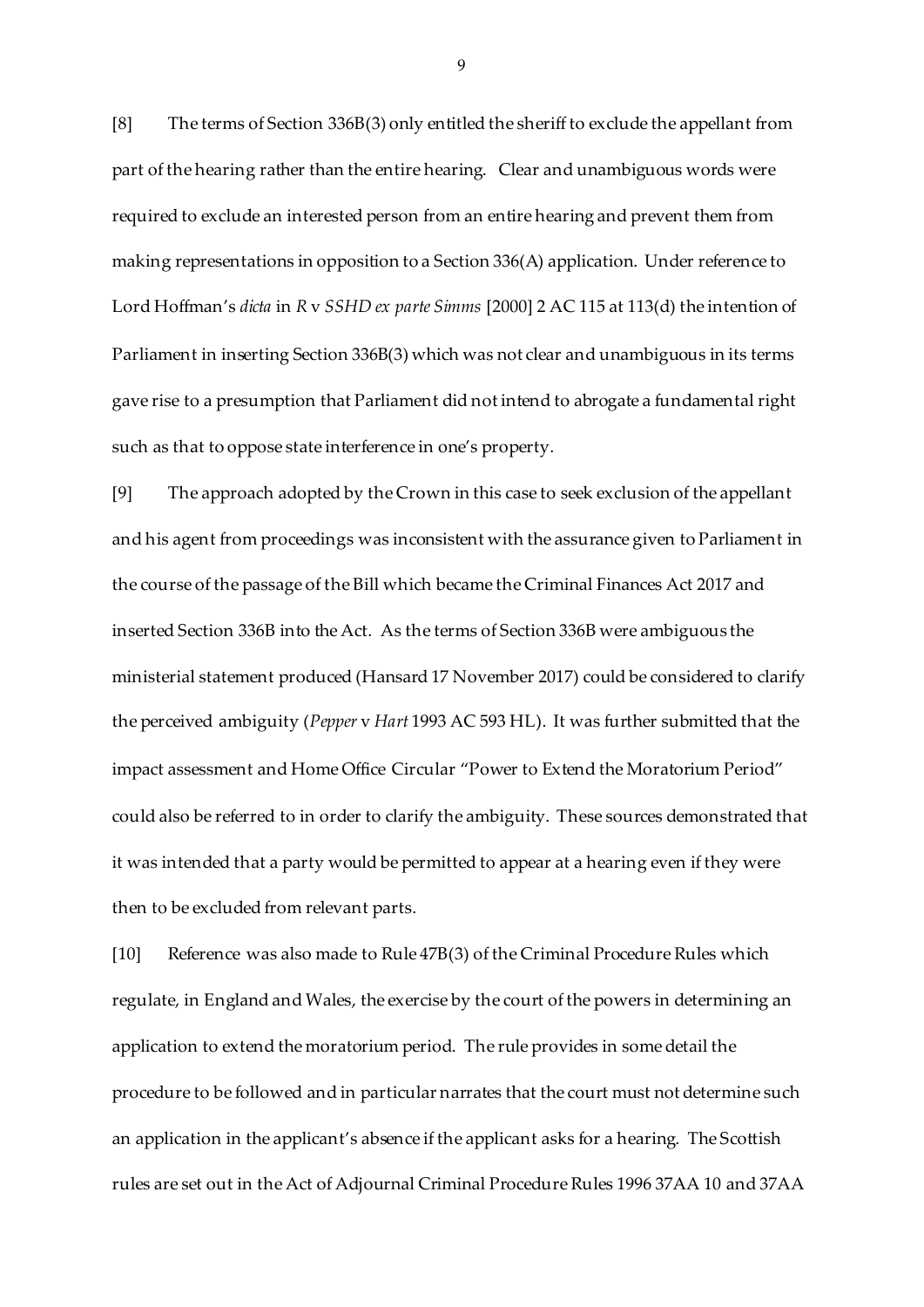11 as inserted by Act of Adjournal (Criminal Procedure Rules 1996 Amendment) (No. 5) (Proceeds of Crime etc.) 2017/429 and simply provide that the application shall be made by petition and the form of an appeal to this court.

[11] The appellant also maintained that the sheriff had erred in granting the Crown's motion that the entirety of the Crown case including the nature of the alleged criminal activity was withheld from the appellant in terms of Section 336B(4). The appellant ought to have been provided with the general gist of the allegations against him sufficient to allow him to instruct representation in opposition. In *Bank Mellat* v *HM Treasury* 2014 AC 700 Lord Neuberger noted that the European Court of Human Rights decisions in *Chahal* v *United Kingdom* 1996 23 EHRR 413 and *A* v *United Kingdom* 2009 49 EHRR 625 found that Article 6 of the European Convention of Human Rights is not infringed by closed material procedure provided the appropriate conditions are met. Lord Neuberger highlighted the importance of the requirement for a proper summary or gist of the closed material be provided. He endorsed the decision of Lord Phillips of Worth Matravers in *Secretary of State for Home Department* v *AF(3)* [2010] AC 269 where he stated that an excluded party "must be given sufficient information about the allegations against him to enable him to give effective instruction in relation to those allegations" and this need not include "the detail or the source of the evidence forming the basis of the allegations".

#### **Submissions for the Crown**

[12] Section 336B(3) provides the person or his representative may be excluded from the hearing to extend the moratorium. Section 336B(4) permits the person making the application to apply to the court for an order that specific information be withheld from the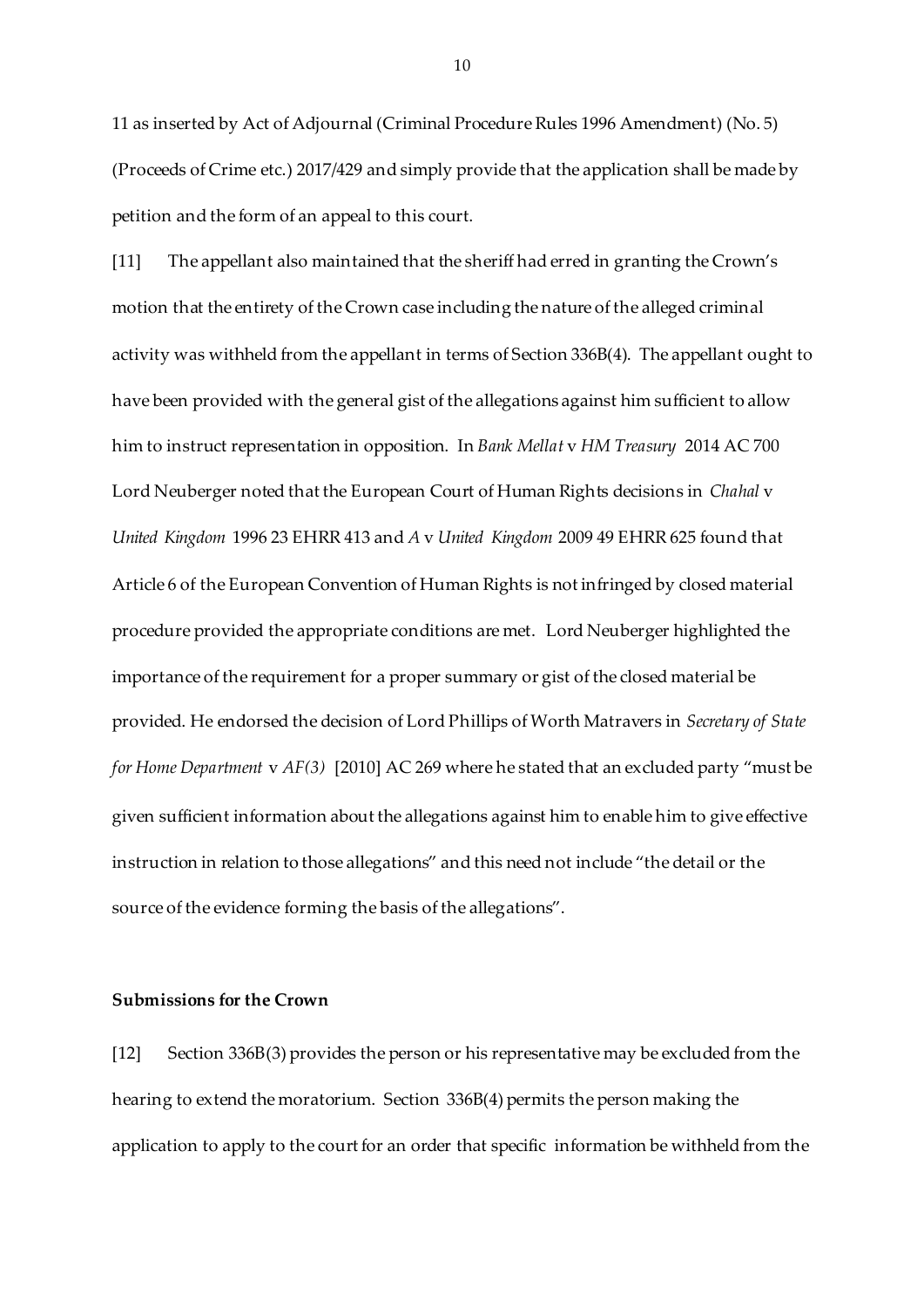interested person and his representative. Section 333B(6) requires that the court must exclude them from the hearing of that application. Before making an order that specified information may be withheld the court must be satisfied that there are reasonable grounds to believe that if the information was disclosed then at least one of the matters specified in subsection 5 is satisfied. The sheriff was addressed on the matters in subsection 5 and his report demonstrates that he was satisfied in terms of Section 336B(5)(b) that disclosure would impact on the gathering of information about the possible commission of an offence and 336B(5)(d) the recovery of property under the Act would be hindered. The Crown conceded that the decision to exclude the appellant from the hearing on whether to extend the moratorium proceeded on the basis of the wrong subsection of the Act. The sheriff had the power under Section 336B to exclude the appellant and his agent. The sheriff had been addressed on the question of whether the appellant and his agent should be excluded from the hearing and concluded that they should be. The procurator fiscal depute made available to the sheriff the letter of 22 May 2019 and the sheriff had the opportunity to consider it. The terms of the appellant's agent's letter of 22 May 2019 demonstrated that the appellant, or at least his agent, was aware that the procurator fiscal depute's intention was to have the appellant and his agent excluded from the entire hearing in terms of Section 336B(3) of the 2002 Act. The allegations against the appellant concerned Part 7 of the Act and related to money-laundering. The appellant was therefore aware of the gist of the allegations made against him.

[13] Parliament has expressly provided that an interested person who is represented can be excluded from "any part of the hearing" on the question of whether or not to extend the moratorium. Those words included all of the hearing and were not ambiguous. In *R* v *Secretary of State for the Home Department ex parte Simms* it was recognised that it was open to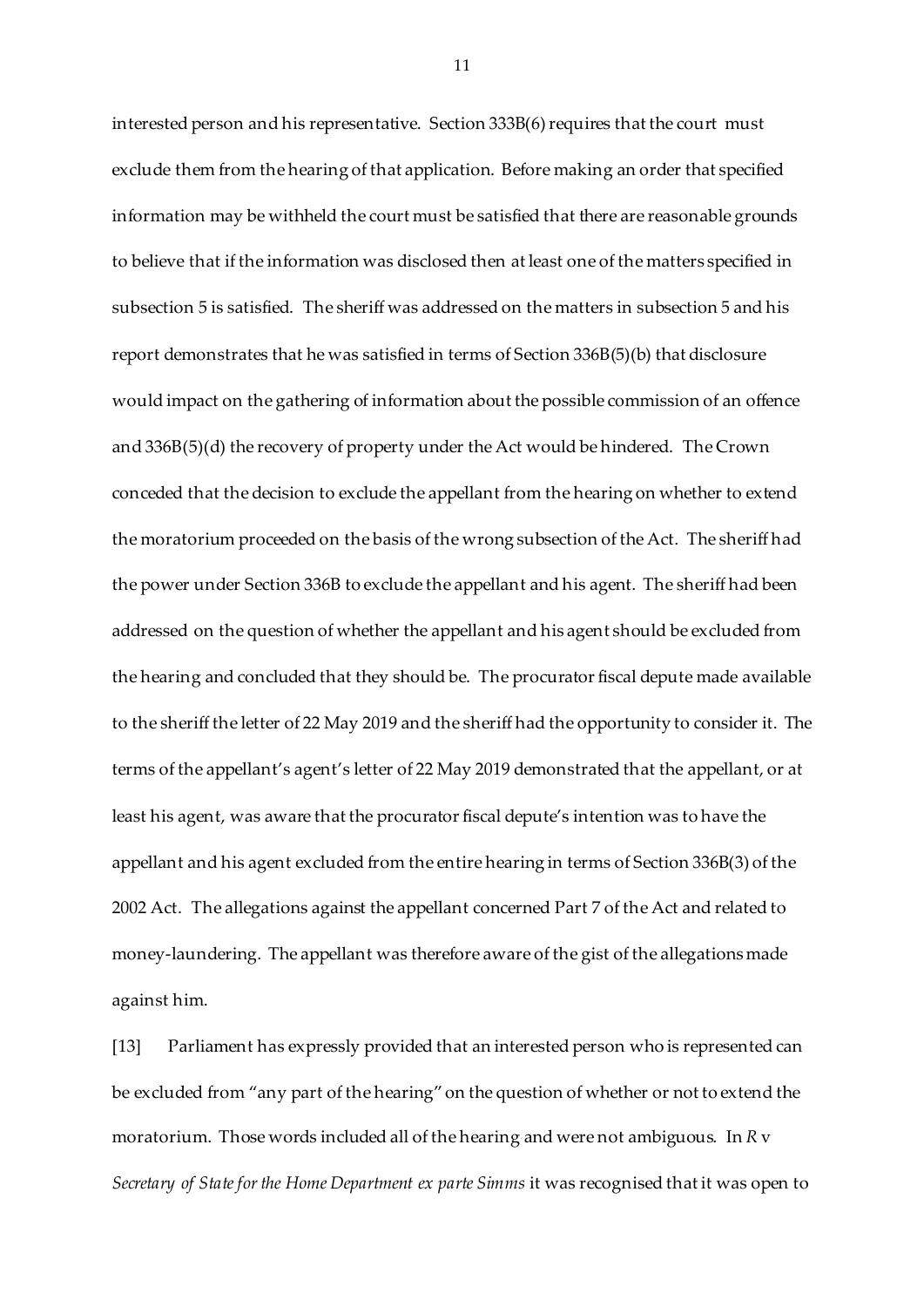Parliament to legislate contrary to fundamental principles of human rights. For a fair trial it was necessary that:

"the controlee must be given sufficient information about the allegations against him to enable him to give effective instructions in relation to those allegations."

*Secretary of State for the Home Department* v *AF (No.3)* [2010] 2AC 269 at 354

The sheriff had the opportunity to consider the appellant's agents letter of 22 May. That showed the appellant knew the intention was for an application to be made to exclude him from the hearing. It was also apparent that the appellant had knowledge that the allegations related to the money-laundering sections of the Act. Thus the fair notice requirements were satisfied.

[14] In the course of submissions by the Advocate Depute we enquired as to the sensitive information which had been made available to the sheriff and on which he relied in reaching his decision. DC Furney who had given evidence to the sheriff was present in court. Mr Hann, by concession, agreed to leave the court to allow DC Furney to address us out with his presence.

[15] The constable clarified that he appeared along with the procurator fiscal depute before the Sheriff in support of the petition. He had explained to the sheriff that he wished the appellant and his agent to be excluded because of the covert police operations into apparent money-laundering activity in which it seemed a significant sum in excess of £100,000 had disappeared from the appellant's bank account. The officer indicated it would be prejudicial to their investigations for the details of police intelligence and investigations to be available to the appellant. The details which had been provided to the sheriff were repeated to this court. We were also provided with the document, styled the annexe, which had been produced to the sheriff. This provided a chronology of events and the activities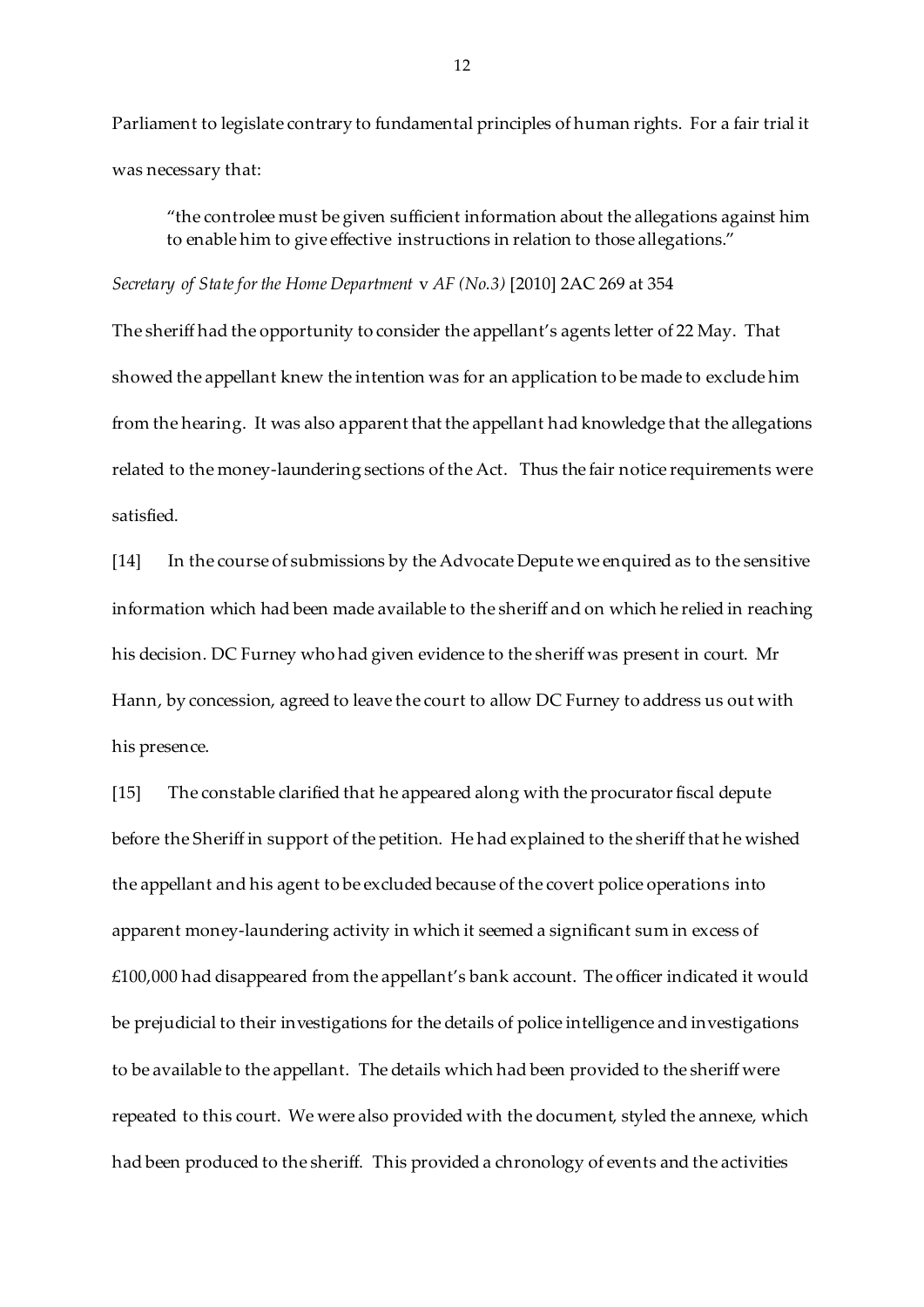which the police had undertaken. DC Furney confirmed that he had a brief conversation with Mr Picco to advise a 31-day extension to the moratorium was to be sought and he understood that Mr Picco was going to contact his solicitor. The officer explained that the police would not, as a matter of course, ask the appellant to provide details of the source of funds where there is a prospect that he might be charged. The exclusion was sought because of the ongoing criminal inquiry. The appellant may face criminal charges in future and the majority of the information provided to the sheriff was covert intelligence. The constable also explained that experience showed that in complex money-laundering activities it was often unclear which aspect or details were particularly significant until the whole jigsaw was pieced together and the police approach was that it was better not offer any explanation until a clear picture had emerged and at a time when they were in a position to charge a particular individual. He confirmed that the sheriff had asked him about diligent progress being made with the enquiries and believed he had satisfied him about that.

[16] DC Furney told the court this was the first moratorium extension application he had done and he believed the exclusion of the appellant and his agent was justified. He explained that both he and the Procurator Fiscal Depute had subsequently addressed the sheriff on a further application for extension of moratorium in this case and separately in another case and the individual had been excluded for the hearing in all these applications. That reflected the position we were advised of by the Advocate Depute that he was unaware of any case in which the Crown had not sought a blanket exclusion although each case had been assessed on its individual merits.

[17] The advocate depute confirmed that neither the appellant nor his agent had been provided with a copy of the petition. He submitted that the procurator fiscal depute had advised the appellant's agent of the section of the Act under which the petition proceeded.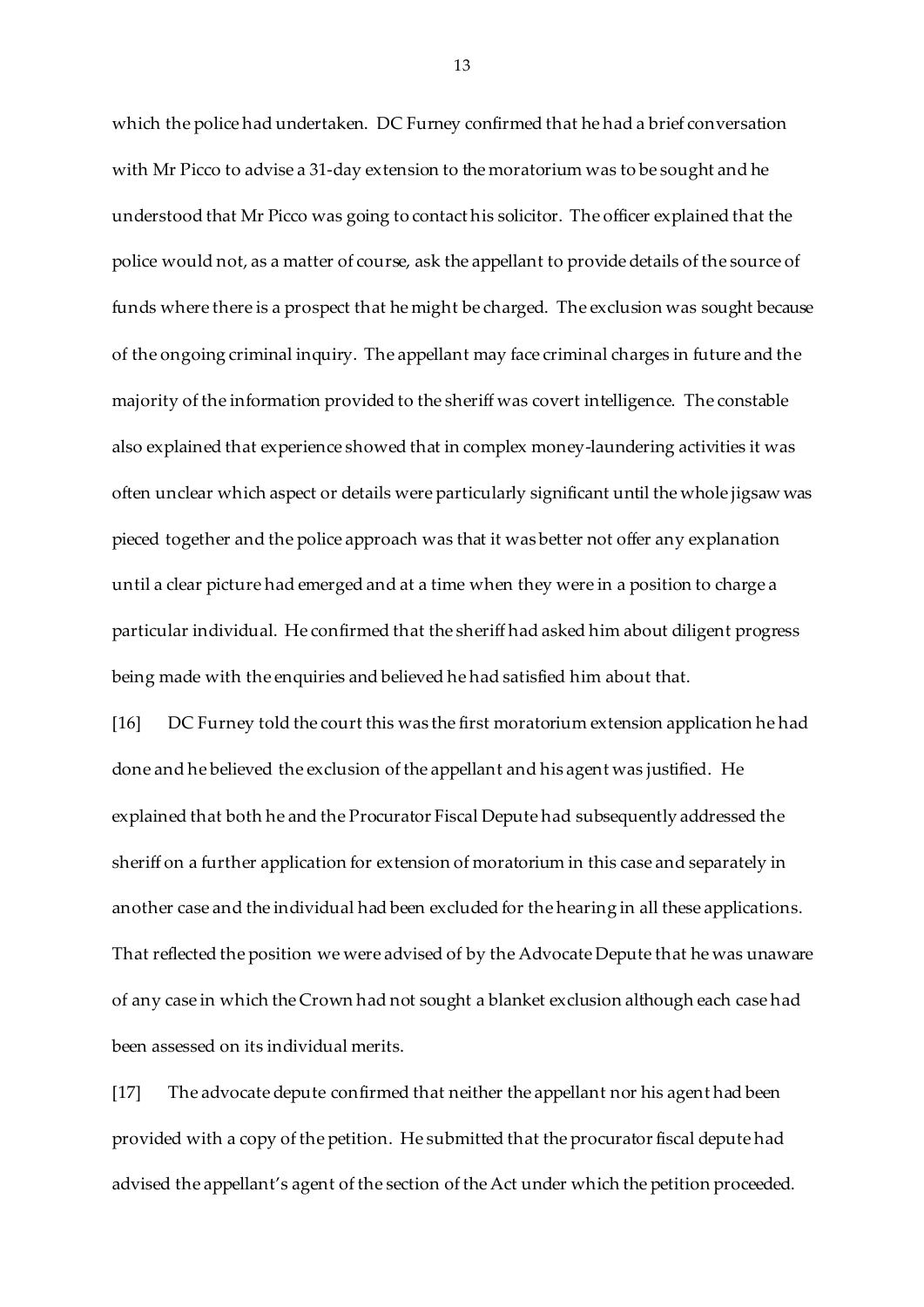She had advised the agent if there were documents or representations he wished to be placed before the sheriff that she would do so and she did provide the sheriff with a copy of the email letter of 22 May, which was all that was submitted to her. The letter demonstrated that the appellant was aware of the gist of the allegations and was able to make representations in writing. The actions of the Crown and of the sheriff did not contravene the appellant's rights under Article 6 and Article 1 of Protocol 1 of the European Convention on Human Rights. Any interference with the appellant's property rights by the extension of the moratorium for a period of 31 days was a proportionate response to the activities with which part 7 of the Act is concerned and is specifically provided for by the Act.

#### **Analysis**

[18] The substantial question which the court has to determine is whether the sheriff was entitled to extend the moratorium on 22 May 2019 and to exclude the appellant and his solicitor from the hearing convened to consider the respondent's petition in terms of section 336A. *Pepper* v *Hart* [1993] AC 593 relaxed the rule excluding references to Parliamentary material as an aid to the construction of legislation but only so far as to permit such references where (a) the wording of legislation was ambiguous or obscure or its literal meaning led to absurdity; (b) the material relied upon consisted of one or more statements by the minister or other promoter of the Bill together if necessary with such other Parliamentary material as was necessary to understand such statements and their effect; and (c) the statements relied on were clear.

[19] We are satisfied that the terms of section 336B(3) are not ambiguous and there is no basis for us to have regard to the Hansard references or to the explanatory memorandum to which we were referred. We reserve our position on whether the materials beyond the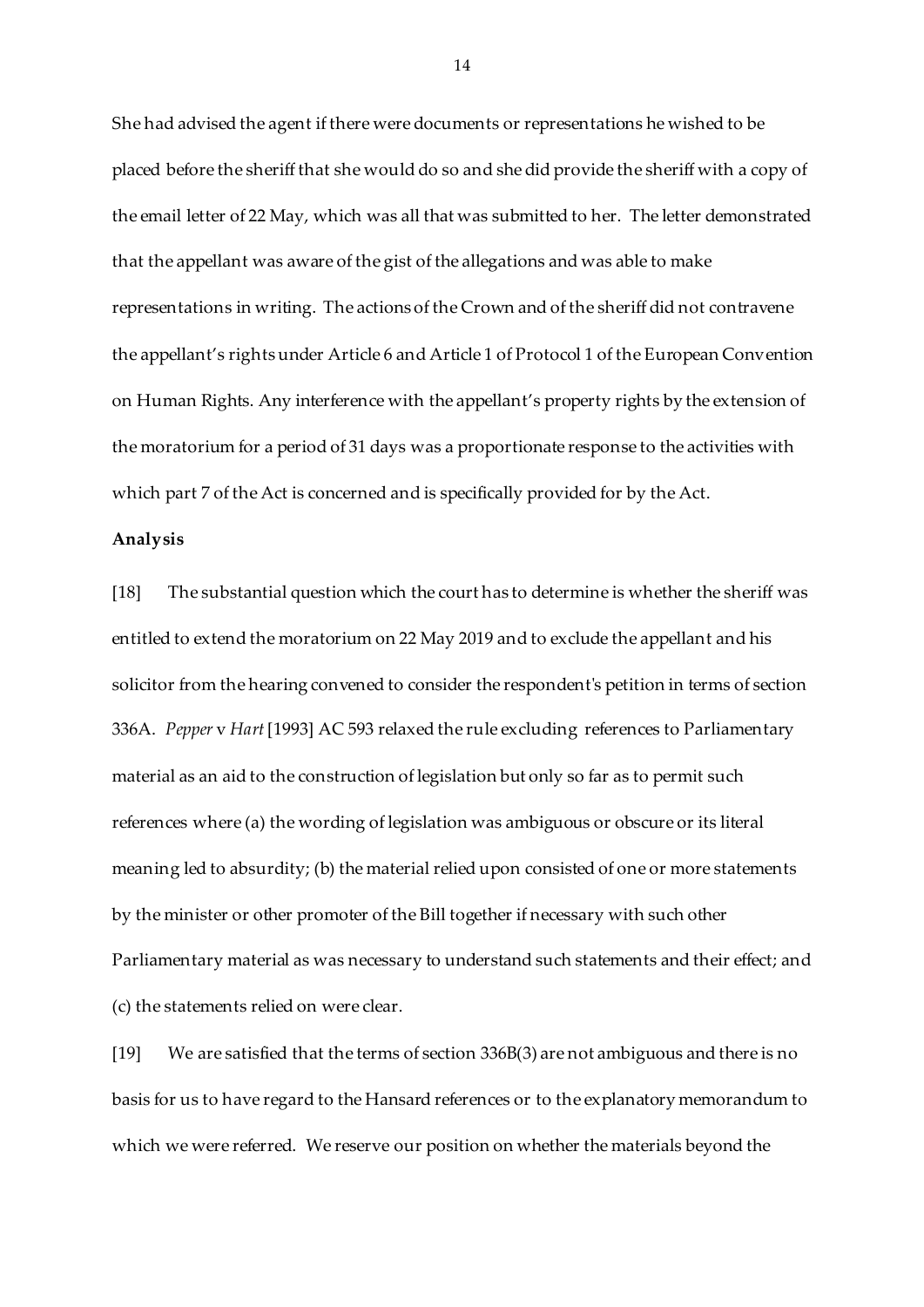Hansard report would be relevant for consideration in terms of *Pepper* v *Hart* were we to have found ambiguity. The terms of section 336B(3) also satisfy the dicta of Lord Hoffman in *Simms* that the power to exclude must be clearly stated. The words "any part of the hearing" have the effect of permitting the sheriff to exercise his discretion exclude the appellant or his agent from the whole hearing.

[20] We accept that the appellant had sufficient information to understand the gist of what was being investigated. The letter of 22 May and the submissions to this court make clear that the appellant was aware that there was an issue about the source of funds which were transferred to his account with the TSB Bank. He was also aware there were concerns over his having disbursed in excess of £100,000 in a short period of time.

[21] No point was taken by the appellant on the absence of formal intimation of the petition. We can appreciate that having seen the terms of the petition no obvious prejudice occurred given the brevity of its terms. We observe that in cases such as this satisfactory notice should be given to interested parties which affords them the opportunity to make meaningful representations and allows them or their representative to appear at a hearing with a view to consideration of whether exclusion should take place in terms of Section 336B for the whole hearing or simply for the part of the hearing where sensitive information was disclosed. We note that 336B(6) requires that they must be excluded from the part of the hearing which considers an application in terms of section 336B(4) withhold specified information. In this case it is unsatisfactory that the appellant's agent was apparently in the sheriff court building but unable to lodge further items for consideration by the sheriff [22] We have some concerns as to the procedure adopted by the Crown in relation to this and apparently other applications. While we were assured that each case was looked at on

its merits we were also told that in every application made so far to the courts in Scotland,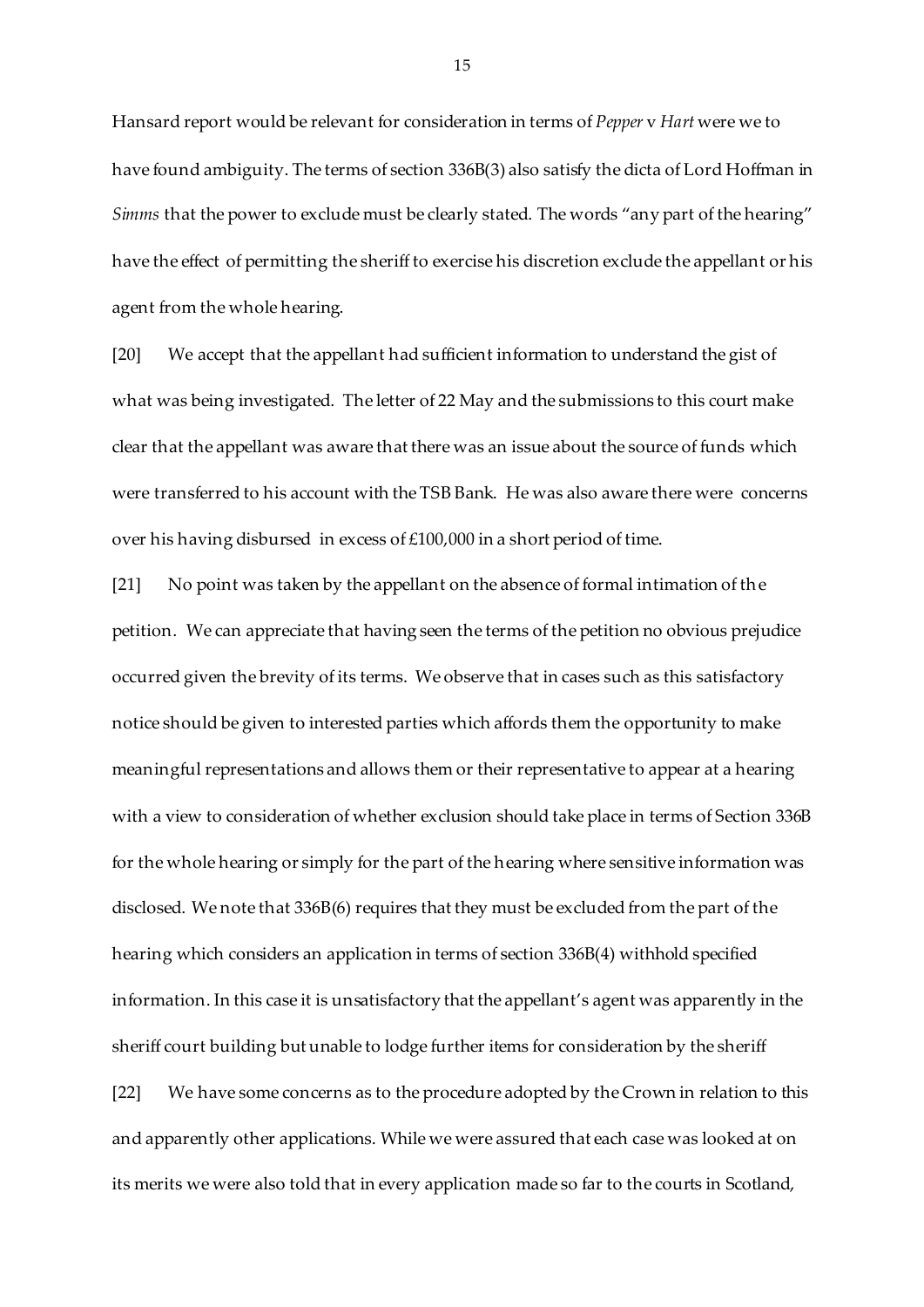the Crown had sought blanket exclusion on the basis of Section 336B(3). It was therefore surprising that the petition contained a handwritten interlineation making reference to Sections 336B(6) alongside the typed Section 336B(5) but no reference to the section on which the Crown actually proceeded, namely Section 336B(3). We do however accept from the terms of the sheriff's report it was clear that he had regard to Section 336B(3) although that is not as clearly expressed in the terms of the interlocutor as it should be.

[23] We can see force in the submission that the appellant could have been represented for at least part of the hearing especially to address the sheriff on the question of exclusion. This court only considered the information which was available to the sheriff. We are satisfied on the basis of the information available to the sheriff, which included the letter from the appellant's agents, he was entitled to exclude the applicant and his representative from the whole hearing. It was not suggested that the appellant could have produced documentation to the court which would have ameliorated the material provided by DC Furney, material which we accept entitled the sheriff to extend the moratorium. We also observe it was not really challenged by the appellant that he was validly excluded from that part of the hearing where sensitive information was disclosed by the police. Having regard to the margin of appreciation afforded to the state, we accept that the procedures followed were proportionate in balancing the rights of the appellant and the interests of the state in avoiding money laundering, and did not contravene the appellant's Article 6 and Protocol 1 Convention rights. We accept that the legislative intention to support, what we were told are complex investigations of alleged money laundering, where confidentiality is important, justified the exclusion of the appellant and his representative from the hearing. The purpose of which was to consider an application to extend period of the appellant's bank account being frozen for such investigations to be undertaken. The proportionality, of the limitation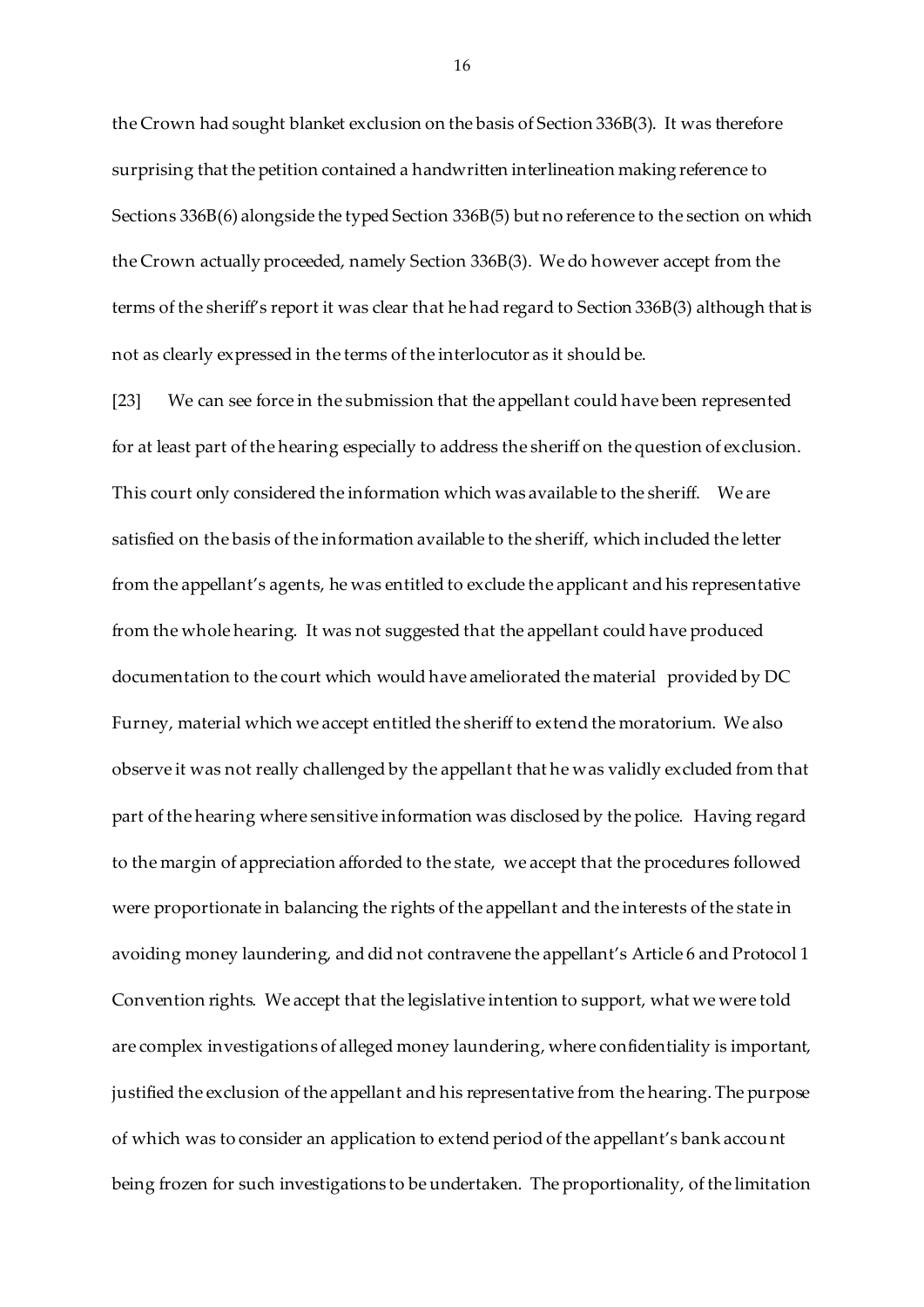of the appellant's convention rights, is supported by the requirement on the court to be satisfied that the investigation is being conducted diligently and expeditiously (section 336A(b) and a long stop that the moratorium can only be extended for a maximum of 186 days (section 336A(7)). Accordingly we shall refuse the appeal.

[24] We heard this appeal on 13 August 2019. We were informed that this is the first appeal in terms of section 336B(8). There are no previous decisions which analyse or apply the court's powers in terms of section 336A and B. The appeal had been marked immediately the sheriff's decision of 22 May was intimated to the appellant. As we have observed, in terms of section 336C(3) (4) and (5), the marking of this appeal has the effect of extending the moratorium period for a maximum of a further 31 days starting with the day after the end of the extension period granted by the sheriff. Having regard to the requirement that the proceedings should be determined as soon as reasonably practicable, the appeal ought to have been heard and determined more speedily. It would appear that the novelty of the proceedings may have inadvertently caused there to be insufficient focus on expedition. The relevant rule is 37AA 11 of the Criminal Procedure Rules 1996 which provides for the form of appeal; intimation of the appeal and the fixing of the hearing on the appeal. In this case, intimation was not made to the nominated officer as an interested party in terms of section 336D(3), nevertheless the nominated officer and TSB Bank PLC have confirmed that they do not wish to be heard on the appeal. The statutory admonition to determine proceedings as soon as reasonably practicable strictly relates to proceedings in terms of section 336A. It is clear from the statutory scheme that Parliament intended that the moratorium period be restricted and in terms of section 336A(7) cannot exceed a period of more than 186 days beginning with the day after the end of the initial moratorium period. We consider that standing the effect of the moratorium on funds in individual's bank